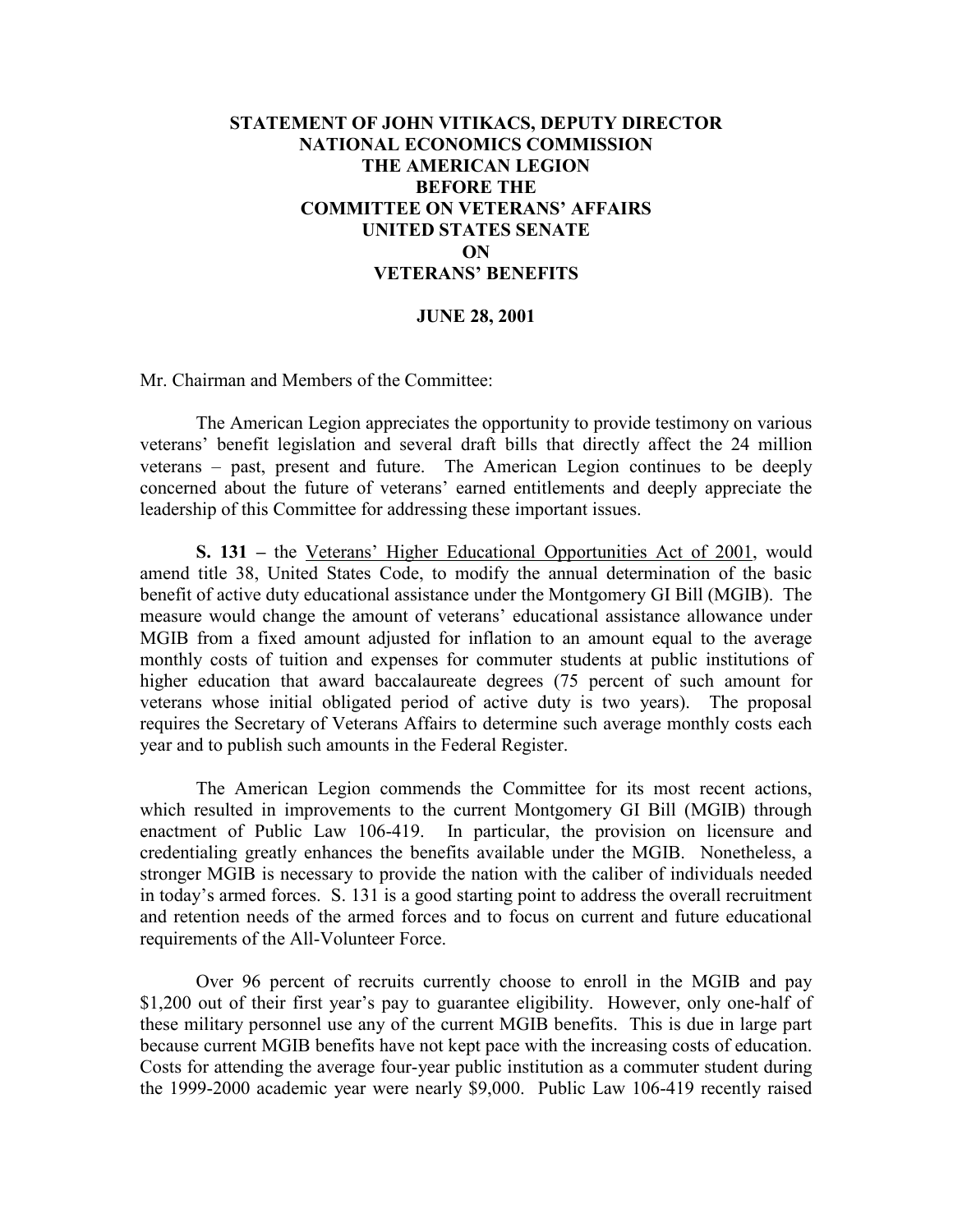the basic monthly rate of reimbursement under MGIB to \$650 per month for a successful four-year enlistment and \$528 for an individual whose initial active duty obligation was less than three-years. The current educational assistance allowance for persons training full-time under the MGIB – Selected Reserve is \$263 per month. Although extremely useful, the MGIB educational allowance improvements enacted under Public Law 106- 419 have not addressed the fundamental shortcomings of the program. Data today suggests that only one-fourth of all enlistees, who enroll in MGIB, actually complete a four-year degree of higher education.

The Servicemen's Readjustment Act of 1944, the original GI Bill, provided millions of members of the armed forces an opportunity to seek higher education. Many of these individuals may not have taken advantage of this opportunity without the generous provisions of that law. Consequently, these servicemen and servicewomen made a substantial contribution not only to their own careers, but also to the well being of the nation. Of the 15.6 million World War II veterans eligible for the original GI Bill, 7.8 million took advantage of the education and training provisions. The total education costs of the original GI Bill (terminated on July 25, 1956) were estimated to be approximately \$14.5 billion. The Department of Labor estimated that the federal government actually made a profit because veterans earned more income and therefore paid higher taxes. Today, a similar concept applies. The educational benefits provided to members of the armed forces must be sufficiently generous to have an impact. The individuals who use MGIB educational benefits are not only taking the necessary steps to enhance their own careers, but also, by doing so, will make a greater contribution to their community, state, and nation.

In determining the costs of tuition and expenses under S. 131, the Secretary would take into account tuition and fees, the cost of books and supplies, the cost of board, transportation costs, and other non-fixed educational expenses.

The American Legion strongly supports the provisions of S. 131. Increasing the educational benefit available through the MGIB will provide a better incentive to veterans to complete a program of higher education. Conversely, several important enhancements are not incorporated into the bill. Among these are eliminating the required \$1,200 "buy-in" payment. The American Legion believes that veterans earn this benefit through the risks, sacrifices, and responsibilities associated with military service. Eliminating the "buy-in" provision would automatically enroll veterans' in the MGIB. Veterans would become eligible to receive the earned benefit through meeting the terms of their enlistment contract and by receiving an honorable discharge.

The American Legion is concerned that S. 131 does not increase the rate of educational benefits earned by members of the Select Reserves. Today, the All-Volunteer military relies on the National Guard and the Reserves to meet its force requirements. Individuals serving in the Select Reserves can be activated to duty at a moment's notice. Oftentimes, these units reinforce the active-duty military around the globe, as is presently the case in the Balkans. The American Legion believes that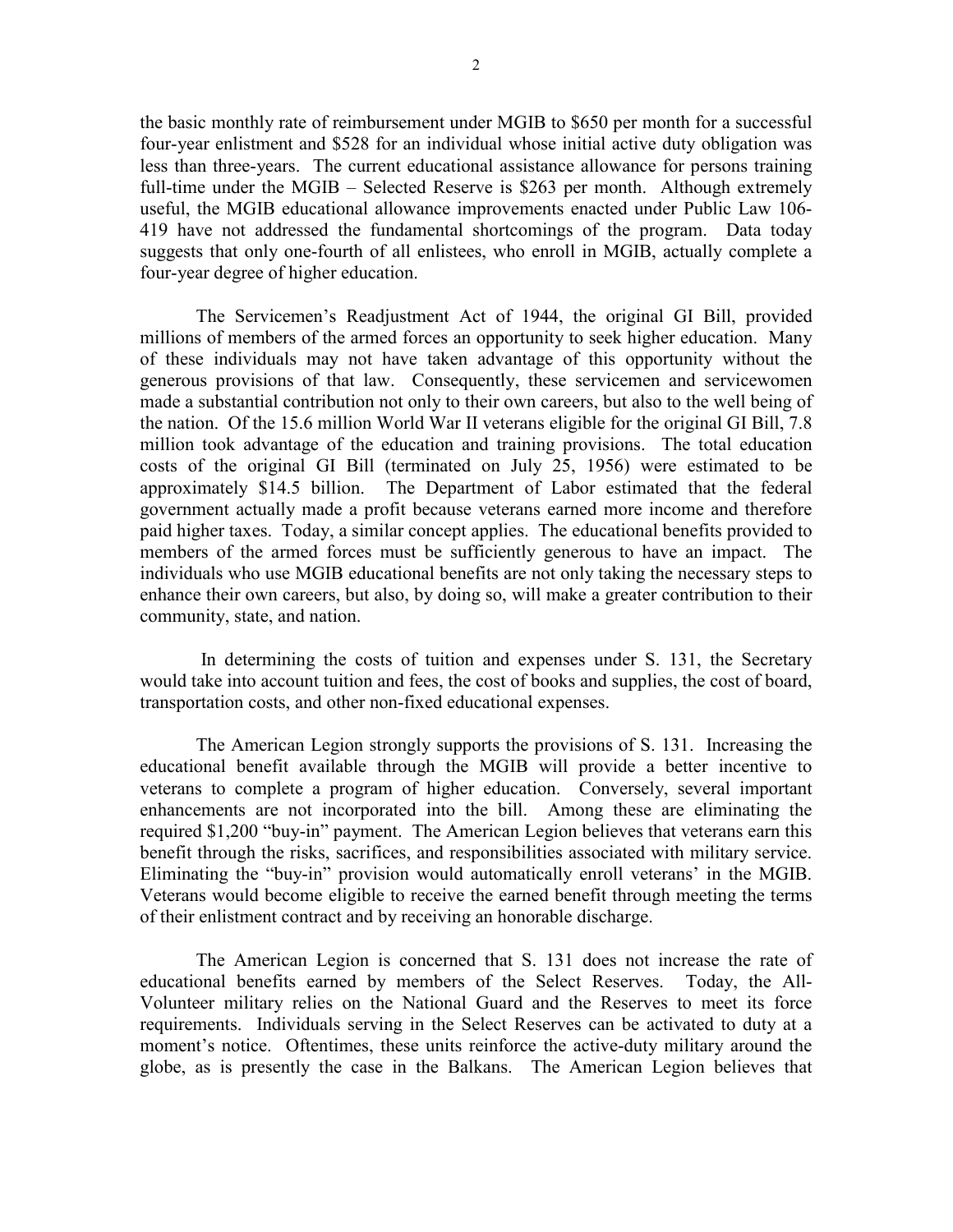members of the National Guard and the Reserves should also receive a substantial increase in MGIB educational benefits.

Additionally, The American Legion supports House Veterans' Affairs Committee Chairman Chris Smith's veterans' education bill, H.R. 1291 – the  $21<sup>st</sup>$  Century Montgomery GI Bill Enhancement Act. The provisions contained in H.R. 1291 which seek to raise the monthly rate of GI Bill entitlements to \$1,100 by 2004 will help bring current entitlements closer to the actual cost of education in America today. While The American Legion supports both S. 131 and H.R. 1291, it is our hope that efforts will continue to restore the benefits afforded through the Montgomery GI Bill to the level of the original Servicemember's Readjustment Act of 1944.

The American Legion advocates that the following provisions must become part of any successful overhaul of the current MGIB:

- The dollar amount of the entitlement should be indexed to the average cost of a college education including tuition, fees, textbooks, and other supplies for a commuter student at an accredited university, college, or trade school for which they qualify. The American Legion supports indexing the monthly MGIB payment to the average costs of a college education or trade school tuition. The MGIB would then be adjusted on an annual basis to include tuition, and other associated costs, and includes a separate monthly stipend. With these provisions, veterans would be provided educational benefits on par with the first recipients of the original GI Bill.
- The educational cost index should be reviewed and adjusted annually. The Chronicle of Higher Education Almanac annually publishes the average costs at four-year public and private colleges for commuter students and at two-year colleges.
- A monthly tax-free subsistence allowance indexed for inflation must be part of the educational assistance package. Veterans must receive a monthly income stipend in addition to tuition assistance.
- Service members would no longer have to elect to enroll in the MGIB upon enlistment. Enrollment in the MGIB would become automatic upon commencement of active duty service, or active duty service for training purposes. Veterans would still have to meet the MGIB eligibility criteria in order to receive educational benefits.
- The current military payroll deduction (\$1200) requirement for enrollment in MGIB must be terminated. The MGIB would rightly become an earned benefit rather than a participatory benefit.
- If a veteran enrolled in the MGIB acquired educational loans prior to enlisting in the Armed Forces, MGIB benefits may be used to repay existing educational loans.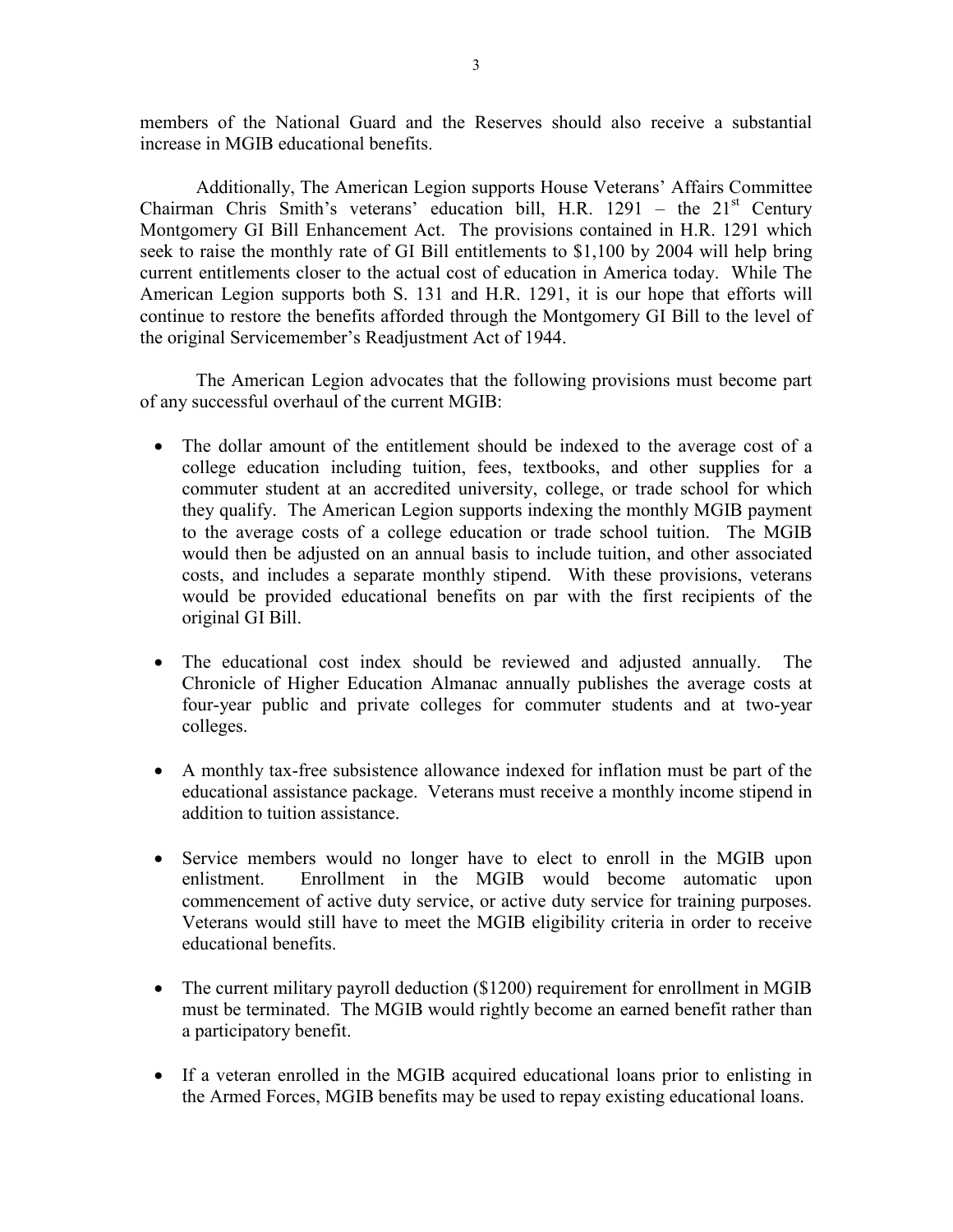- If a veteran enrolled in MGIB becomes eligible for training and rehabilitation under Chapter 31, of Title 38, United States Code, the veteran shall not receive less educational benefits than otherwise eligible to receive under MGIB.
- If a veteran becomes eligible for vocational rehabilitation training, they would not receive less educational assistance than under the provisions of Chapter 30 of Title 38, United States Code.
- A veteran may request an accelerated payment of all monthly educational benefits upon meeting the criteria for eligibility for MGIB financial payments, with the payment provided directly to the educational institution.
- Separating servicemembers and veterans seeking a license or credential must be able to use MGIB educational benefits to pay for the cost of taking any written or practical test or other measuring device. The American Legion commends the action taken in Public Law 106-419 that enables veterans to use MGIB eligibility to enroll in certified education courses to obtain state licenses and certification in specialty occupations.
- The American Legion strongly encourages Congress to increase the rate of MGIB payments to members of the National Guard and the Reserves. Today's Total Force Concept places a greater reliance on the National Guard and the Reserves. Citizen soldiers who choose to enlist in the Select Reserves must be provided additional compensation to further their individual education.

The American Legion believes that all of these provisions are equally important to providing the appropriate and necessary enhancements to the current MGIB.

**S. 228** – would amend section 3761 of title 38, United States Code, to make permanent the Native American veterans housing loan program, which currently terminates on December 31, 2001. The purpose of such loans is to permit Native American veterans who are located in a variety of geographic areas and in areas experiencing a variety of economic circumstances to purchase, construct, or improve dwellings on trust land.

The American Legion recognizes the sacrifices made by Native American veterans and has no objection to permanently extending the Native American housing loan program. Every man and women who has worn the uniform in honorable service to this country deserves the rights afforded them through that service.

**S. 409 –** the Persian Gulf War Illness Compensation Act, would clarify the standards for compensation for Gulf War veterans suffering from certain undiagnosed illnesses and to extend Gulf War compensation presumption.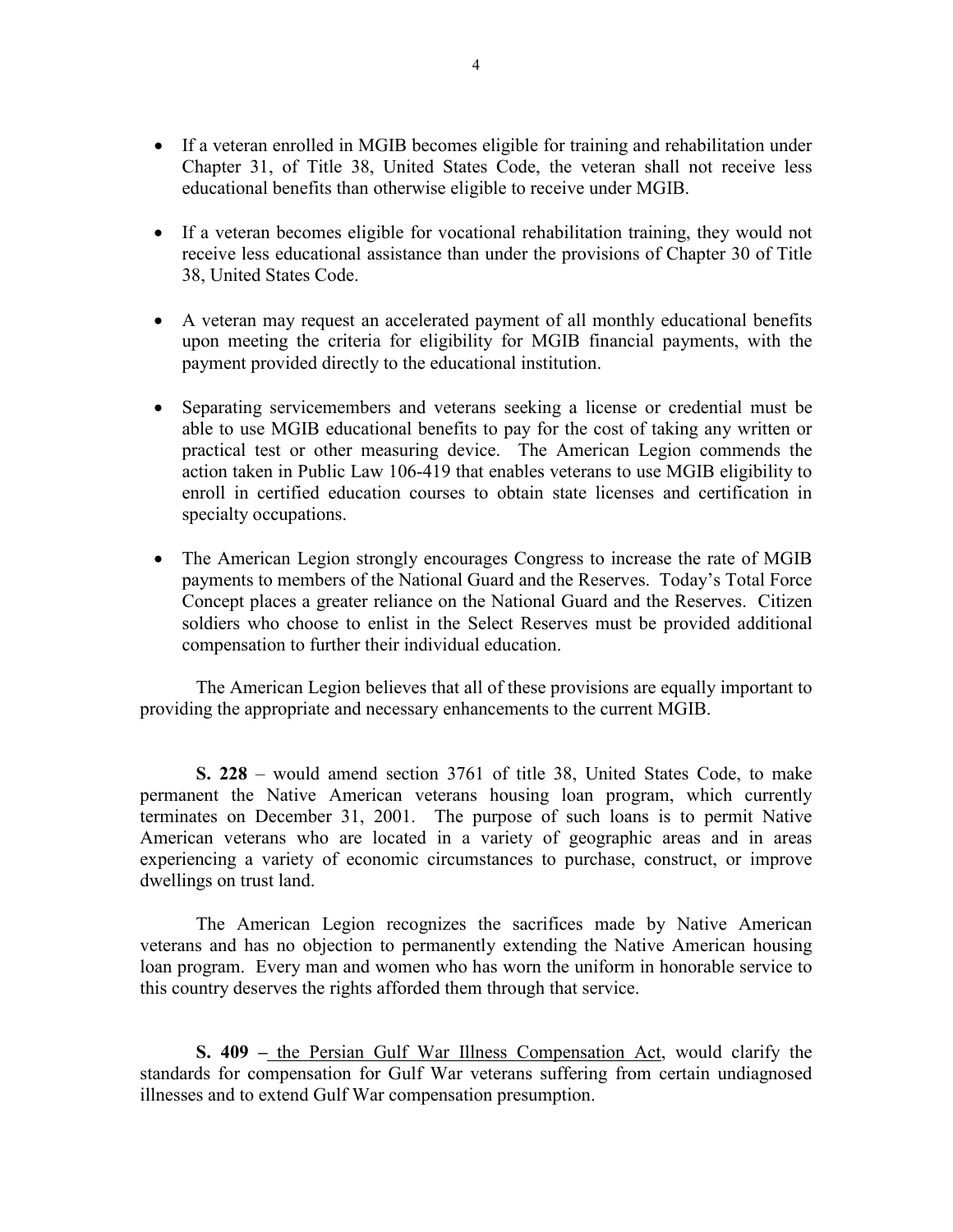Shortly after returning home from the 1991 Gulf War, thousands of Gulf War veterans began complaining of unexplained multiple symptom illnesses that alluded diagnosis or clear definition. At the time, VA was precluded from compensating veterans for service-connected disabilities unless the claimed condition had been clearly diagnosed. Aware that thousands of disabled Gulf War veterans were ineligible for disability compensation because Gulf War veterans' illnesses remained ill defined and poorly understood, Congress developed legislation that would permit VA to compensate these veterans. In 1994, hallmark legislation in the form of PL 103-446 was enacted to ensure compensation for ill Gulf War veterans suffering from unexplained conditions commonly referred to as Gulf War veterans' illnesses. Yet most Gulf War veterans who have filed a claim for undiagnosed illness compensation have been denied service connection for those conditions. PL 103-446 looked good on paper, but a dismal seventy-five percent denial rate is the current reality for our sick Gulf War veterans trying to receive VA service connection for Gulf War-related undiagnosed illness.

Although the final product contained ambiguities in the language that permitted VA to write regulations (38 C.F.R. § 3.317) narrowly interpreting section 1117 of Title 38, floor statements and hearing transcripts from the period during which PL 103-446 was crafted make clear that Congress intended for VA to compensate Gulf War veterans suffering from disabilities that were likely related to their Gulf War service, regardless of how these illnesses would be labeled by a physician. The original intent of Congress and the spirit of the law were also addressed in a June 3, 1998, letter from House Veterans' Affairs Committee Chairman Bob Stump to Department of Veterans Affairs Secretary Togo D. West. VA's response in the form of General Counsel Opinions and Congressional testimony make it quite clear that it will take legislative action to correct the deficiencies and injustice caused by the vagueness of PL 103-446.

Conditions that fall under the umbrella of Gulf War veterans' illnesses share many symptoms and can be labeled several different ways by physicians. Among the common labels are chronic fatigue syndrome (CFS) and fibromyalgia (FM). Although technically diagnosed, such conditions are not well understood by the medical community and are considered poorly defined because their exact causes remain unknown. Moreover, researchers investigating Gulf War veterans' illnesses recognize that the pattern of symptoms reported by Gulf War veterans overlap with recognized but poorly defined illnesses such as FM and CFS (this point was further discussed and supported earlier this year at a government sponsored Gulf War veterans' illness research conference held in Alexandria, Virginia). Despite this, a veteran with such a diagnosis will be denied compensation under the current undiagnosed illness law.

It must also be kept in mind that physicians undergo years of rigorous training in order to diagnose and treat illness. Yet VA compensates veterans who are examined by physicians who are unable to diagnose their illness. As a result, many disabled Gulf War veterans are left in a very precarious situation. If their examining physician labels their illness, they are ineligible for compensation. If the physician does not, the veteran becomes eligible for compensation. This scenario would be comical if it did not result in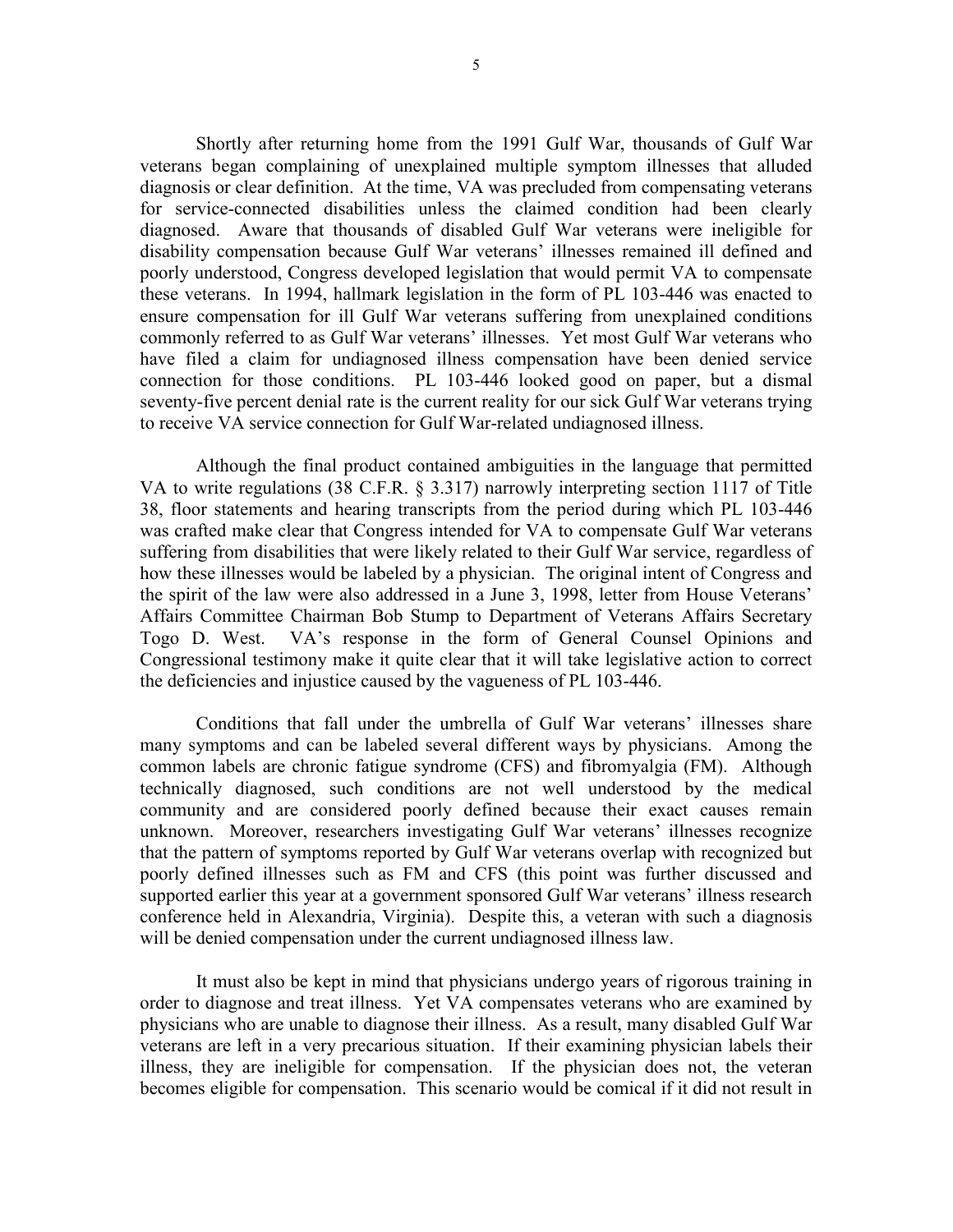the continued suffering of ill Gulf War veterans. Additionally, there is a growing body of evidence found in the medical literature which suggests that the symptoms of CFS and FM so overlap with each other that these illnesses are sometimes indistinguishable to physicians. CFS and FM are often diagnoses that physicians arrive at after they excluded other diseases. Patients with these illnesses do not test positive on any available medical tests. For example, one does not test positive for fatigue on a blood test. Although a physician may diagnose these illnesses after spending a great deal of time with a patient, the very nature of such conditions often results in different examining physicians of the same patient diagnosing one or the other, or even none, of these illnesses in the same patient.

As you can see Mr. Chairman, there are many uncertainties and unanswered questions that encompass the multiple unexplained physical symptoms experienced by many Gulf War veterans. To date, research into the possible causes and long-term health effects from the multitude of toxic agents and other hazards Gulf War veterans were exposed to during the war, has been mostly inconclusive. Uncertainty and confusion have also plagued effective treatment and definitive diagnosis, hindering a proper treatment regimen and also, often times, adversely impacting the veteran's undiagnosed illness claim, precluding the veteran from rightfully deserved compensation. This is why it is imperative that the law allowing compensation for such illnesses recognize the uncertainties and limitations in Gulf War research and treatment in order to establish a fair and just means of compensation for ill Gulf War veterans.

Clarifying the definition of "undiagnosed," for VA purposes under the law, to include poorly defined conditions such as CFS, FM and other such conditions is necessary in order to recognize both the original intent of Congress and the complexities involved with Gulf War-related research and treatment. Doing so would serve to correct the deficiencies in the current law and help to ensure that ill Gulf War veterans receive the compensation to which they are entitled.

Mr. Chairman, the presumptive period for undiagnosed illness claims is set to expire at the end of this year. However, Gulf War-related research to date, as highlighted by a September 2000 Institute of Medicine (IOM) report on the long-term health effects of exposures during the Gulf War, has been inconclusive. Research is ongoing and IOM is scheduled to release several additional reports on long-term health effects in the future. Therefore, due to the inconclusive nature of Gulf War research and the resulting uncertainties, it would be unconscionable to allow the presumptive period to expire at the end the year. The nature of Gulf War veterans' illnesses and limitations and problems with Gulf War research, as cited by IOM, warrant, at the very least, a ten year extension of the presumptive period.

**S. 457 –** would establish certain presumptions, which would apply to claims for service connection by veterans suffering from hepatitis C. Under this legislation, if a veteran is diagnosed with hepatitis C and was exposed to one or more enumerated risk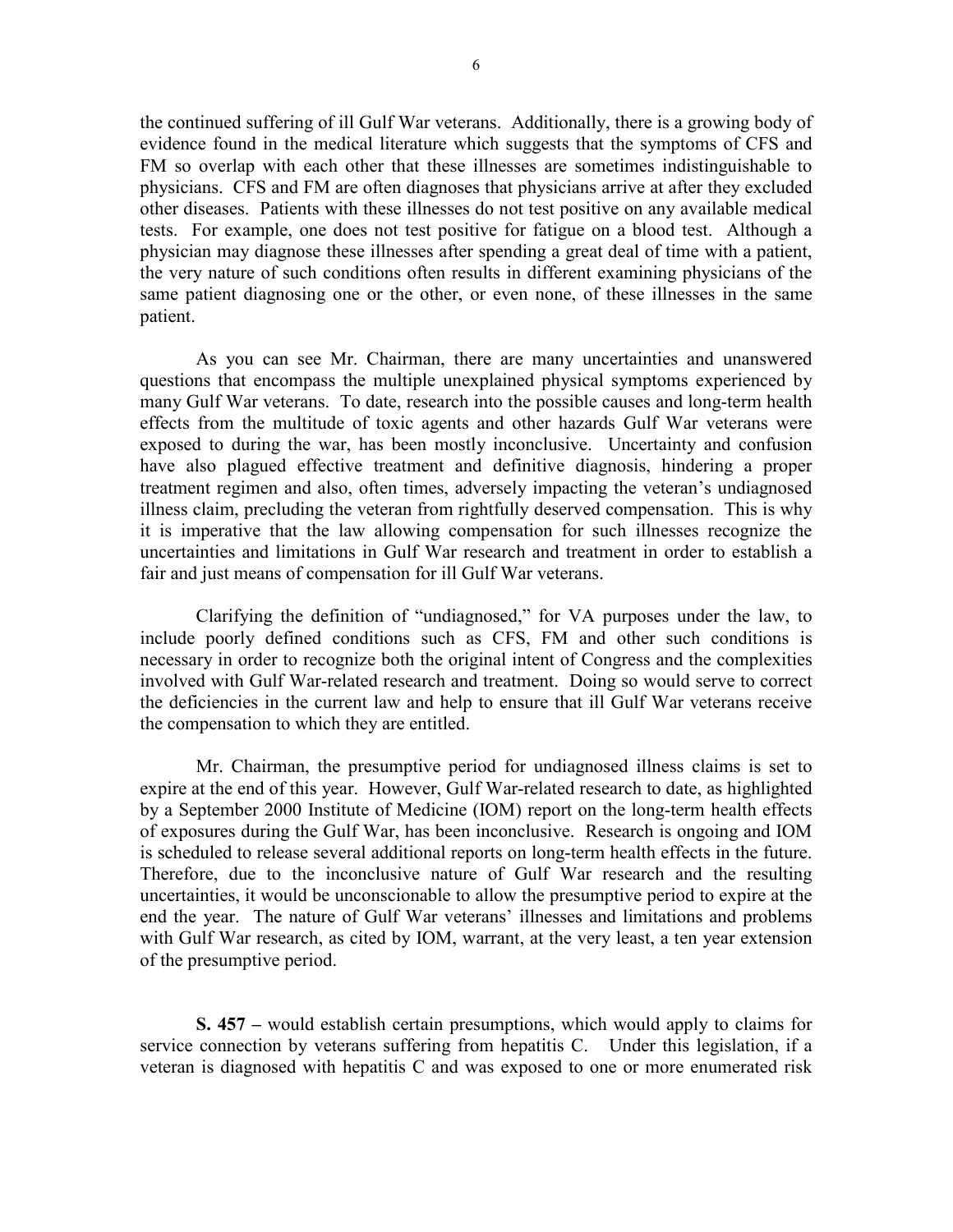factors while on active duty, there will be a presumption of service connection. The presumption would apply to those veterans, who, while in service:

- Received a transfusion of blood or blood products;
- Were exposed to blood on or through the skin or mucous membrane;
- Underwent hemodialysis;
- Experienced a needle-stick accident or medical event involving a needle, not due to the veteran's willful misconduct;
- Were diagnosed with unexplained liver disease;
- Experienced an unexplained liver dysfunction or;
- Served in a health-care position or specialty under such circumstances, as the Secretary shall prescribe.

Mr. Chairman, hepatitis is not a new disease. The prevalence of the hepatitis C virus in the veterans' population and the long-term adverse health consequences are now recognized as a major public health issue. It is an easily transmitted blood-borne virus, which can result in potentially fatal health problems years or decades after being contracted. The circumstances of military training, combat and other related activities in locations around the world offer many opportunities for contact with infected blood or blood products. VA estimates that ten to twenty percent of all veterans have hepatitis C, as compared with fewer than two percent for the general population. Study data indicates that Vietnam veterans appear to be the group most affected. Many of these veterans, both men and women, unknowingly contracted the hepatitis C virus 25 or 30 years ago and may only now become symptomatic with severe liver disease and other related problems. Medical studies have established that this virus can remain dormant in a person's system for their entire lifetime or, in other individuals, it can become active at some point and attack various organs, particularly the liver. According to VA, fifty-two percent of liver transplant recipients have hepatitis C.

Mr. Chairman, there is sufficient and compelling scientific evidence of a link between certain risk factors inherent in many types of activities and duties associated with military service and the numbers of veterans with a current diagnosis of hepatitis C. In light of the available information, The American Legion wrote to former Secretary of Veterans Affairs Togo D. West in August, 1999 urging him to promulgate regulations establishing hepatitis C as a presumptive disease for the purpose of entitlement to service connected disability compensation and VA medical care. Although proposed regulations have been developed, they have not been published in the Federal Register for public comment.

Under the current law and regulations, it is very difficult for a veteran to receive favorable action on a claim for service connection for hepatitis C or a related medical problem, because of a general inability to prove that the virus was, in fact, acquired during military service. Claims by many hepatitis C veterans who may have been treated for what was described as acute hepatitis in service are also denied by VA. Again, because they cannot prove the current condition is related to exposure to hepatitis C in service. Even though it is clear that VA intends to amend the regulations and provide certain presumptions in cases involving hepatitis C, these regulations have yet to be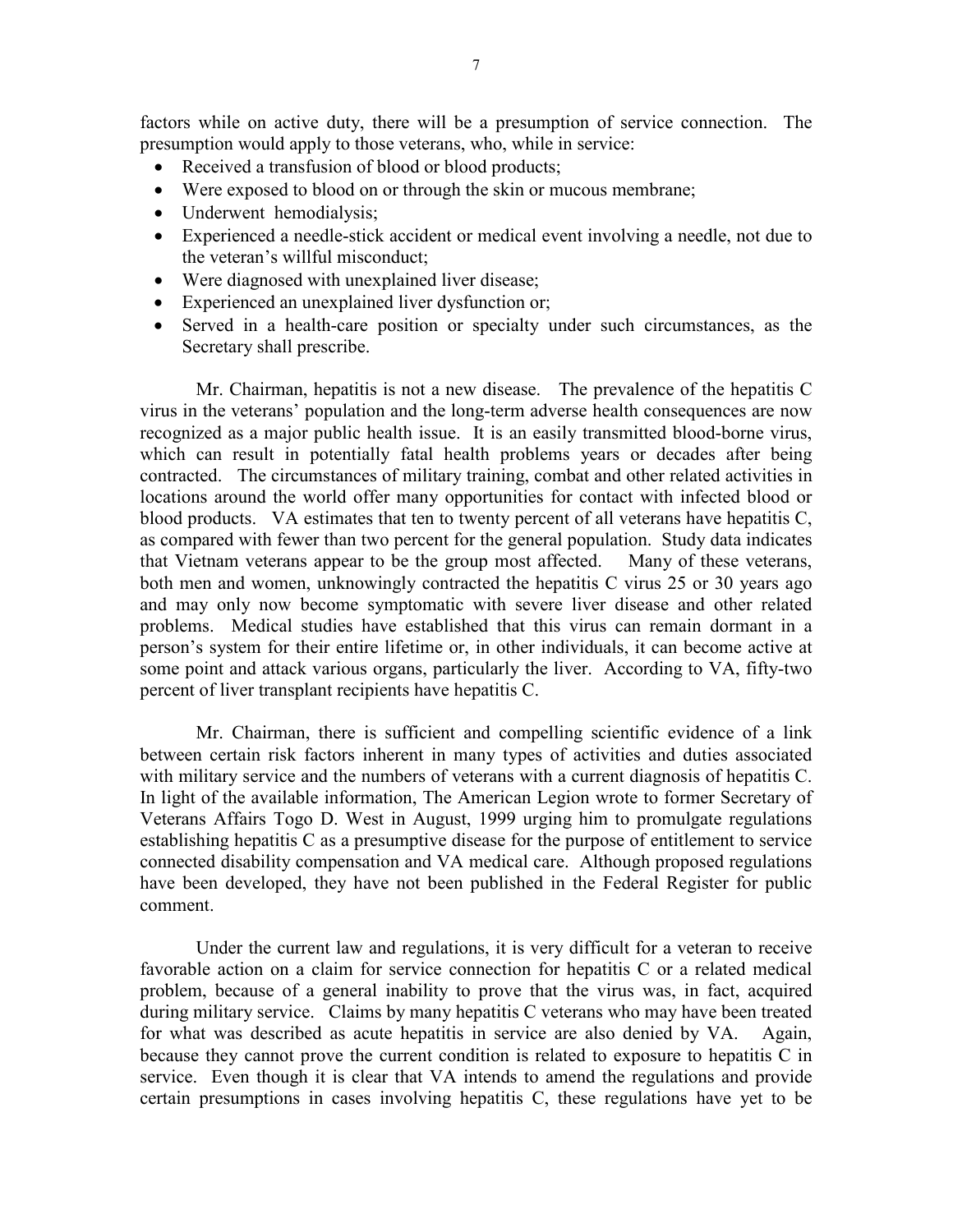issued. Preliminary indications are that the number and scope of these presumptions will be limited.

Mr. Chairman, The American Legion believes the broad presumptions in S. 457 would remove an often insurmountable legal hurdle to VA compensation and medical care for veterans who are disabled from hepatitis C and related medical problems. Once service connection is established, they would become eligible for vocational rehabilitation benefits and assistance. We believe action on this legislation is essential to ensuring the welfare and wellbeing of thousands of veterans who were unknowingly exposed to the hepatitis C virus as a result of service in the armed forces.

**S. 662** – would amend section 2306 of title 38, United States Code, to authorize the Secretary of Veterans Affairs to furnish headstones or markers for marked graves of, or to otherwise commemorate, certain individuals.

The American Legion continues to support this measure. It is proper and correct to afford all veterans equal application of burial benefits. All too often, veterans and their families are unaware that purchasing and erecting a private grave marker voids all rights to obtaining a government headstone. This is particularly distressing in those instances when the veteran's spouse precedes him or her in death, or when the veteran purchases a gravesite in advance of their death to ease the burdens that later fall on the family. The American Legion understands the original intent of the law that placed the restriction on obtaining a government marker for the veteran's privately marked gravesite. It is time to end this unfairness.

The American Legion supports the entitlement for all honorably discharged veterans to receive an appropriate grave marker provided by the Department of Veterans Affairs, without regard to any other private marker or headstone that may be in place at the time of application.

**S. 781** – would amend section 3702(a)(2)(E) of title 38, United States Code, to extend until September 30, 2015, the authority for housing loans for members of the Selected Reserves who have honorably completed at least six years of such service or who were discharged or released from the Selected Reserve before completing six years because of a service-connected disability.

In the current era of military downsizing and increased operations tempo, Guard and Reserve troops are being tasked more than ever to augment the active duty force. The American Legion recognizes the sacrifices made by members of the Guard and Reserve forces and supports extending the authority for housing loans to eligible members of the Selected Reserve.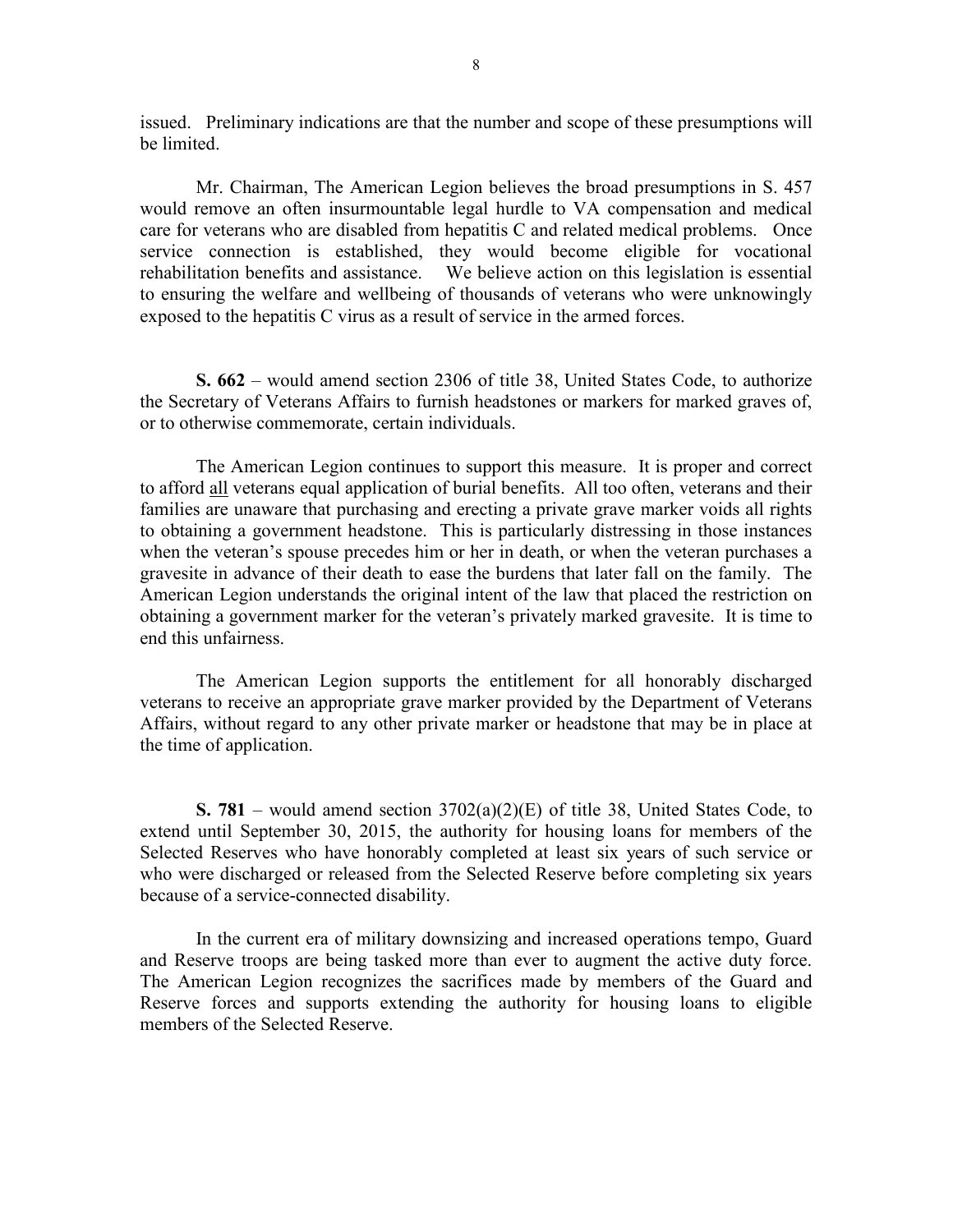**S. 912** – the Veterans' Burial Benefits Improvement Act of 2001, would increase the authorized allowance for burial and funeral expenses for deceased veterans who: (1) at the time of death were in receipt of veterans' disability compensation or veterans' pension benefits; or (2) were veterans of any war or were discharged or released from active military service for a service-connected disability and for whom there is no next of kin or sufficient resources to cover funeral or burial costs. The measure also increases the burial plot allowance for veterans who, at the time of death, were receiving hospital or nursing home care in or through the Department of Veterans Affairs. The proposal authorizes the annual adjustment of such allowances based on increases in the Consumer Price Index.

The American Legion views the proposed increases in certain burial benefits as recognition that inflation has eroded the value of these important benefits. The serviceconnected death benefit has remained at \$1,500 since the late 1970s. The American Legion recommends that the service-connected death benefit should be at the least doubled.

The American Legion supports an increase in the veterans' burial and plot allowance, and believes these benefits should apply to all eligible veterans. Prior to OBRA 1990, all honorably discharged veterans were eligible for these benefits. Since these benefits were eliminated in the spirit of deficit reduction, with significant budgetary surpluses, Congress should finally restore these benefits. A proposed increase in the burial plot allowance will be welcomed by all states that participate in VA's State Cemetery Grants Program. However, the burial plot allowance paid to individual states should apply to all veteran burials, not just those who served during a period of war.

**S. 937** – Helping Our Professionals Educationally (HOPE) Act of 2001, would amend Chapter 30 of title 38, United States Code, to permit the transfer of entitlement to educational assistance under the MGIB by members of the Armed Forces. Provisions of the HOPE Act include:

- Each military service would choose whether to participate.
- Each participating service would choose which Military Occupational Specialties (MOS) would be eligible for benefits.
- Participating service members must meet existing MGIB criterion.
- Participating service members must have completed at least six years of service and agree to serve at least four more years.
- Participating service members may transfer up to fifty percent (50%) of their total MGIB benefit entitlement.
- Spouses may use HOPE benefits after six years of service.
- Children may use HOPE benefits after ten years of service.
- Children must use HOPE benefits between the ages of 18 and 26.

At this time, The American Legion has no official position on the transferability of MGIB benefits and is currently evaluating the provisions of S. 937.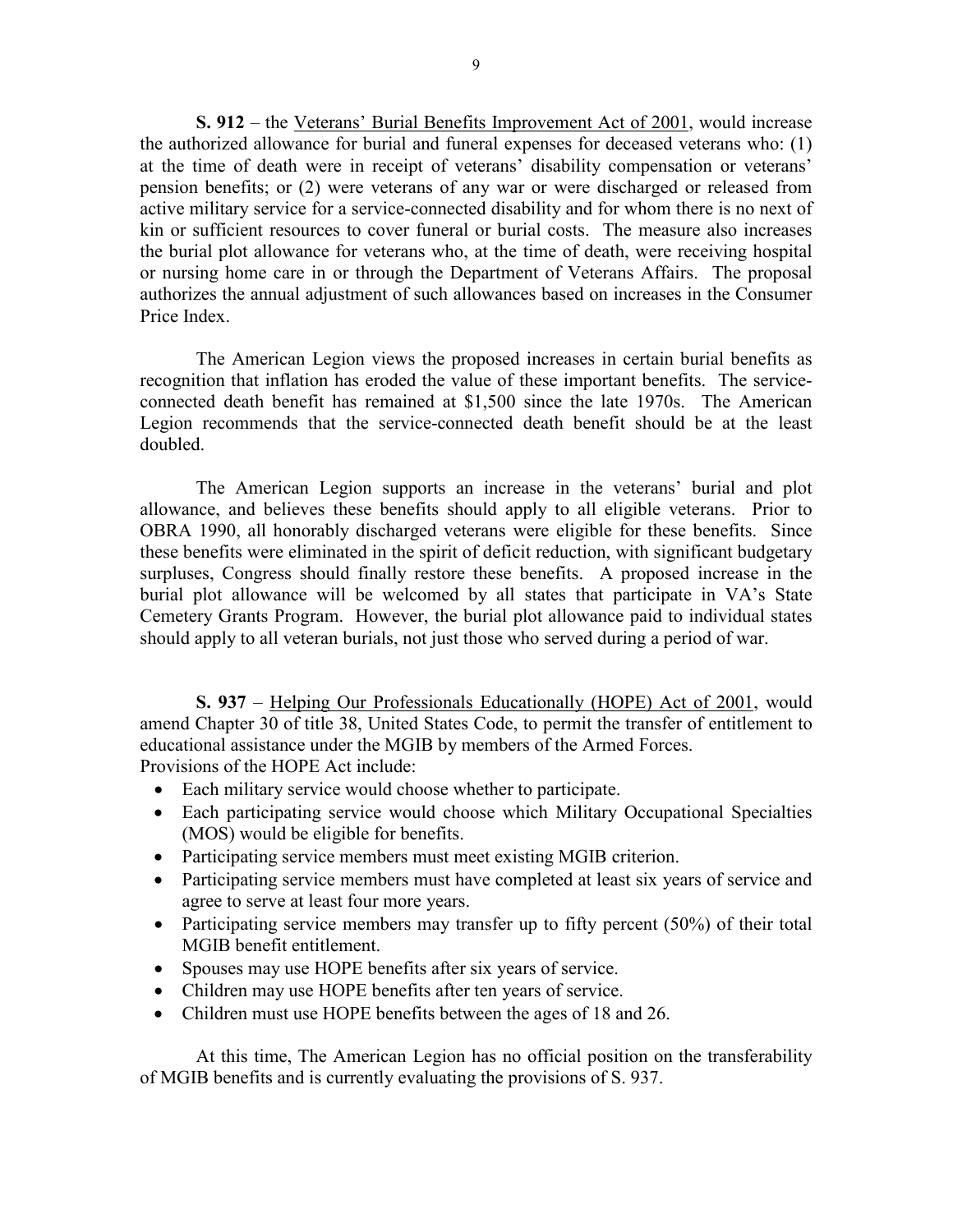Mr. Chairman, The American Legion is pleased to provide comments on pending legislation that seeks to improve veterans' earned entitlements.

Draft legislation has been developed proposing a cost-of-living adjustment (COLA) in the monthly rates of compensation for service-disabled veterans, including the annual clothing allowance, and Dependency and Indemnity Compensation (DIC) to surviving spouses and dependent children of veterans who died of a service-connected disability. The percentage of increase in these benefits would be the same as the COLA authorized for beneficiaries under Social Security and would be effective December 1, 2001. The President's proposed budget for the Department of Veterans Affairs for FY 2002 included a cost-of-living adjustment of 2.5 percent, based on the projected increase in the consumer price index.

The American Legion supports the proposal to provide an appropriate COLA for veterans receiving disability compensation and individuals in receipt of DIC benefits. We believe it is important that this Committee take the required action to ensure the continued welfare and wellbeing of disabled veterans and their families by enacting periodic adjustments in their benefits, which reflect the increased cost-of-living. The American Legion also believes that annual congressional hearings on such legislation provide an important forum to discuss issues of concern relating to the compensation and DIC programs, which might not otherwise be available.

Mr. Chairman, The American Legion fully supports legislation to repeal the 30 year limit currently in place for respiratory cancers presumptively associated with Agent Orange exposure in Vietnam. The American Legion has long opposed this arbitrary statutory limit. Available evidence, including recent reviews of peer-reviewed literature by the Institute of Medicine (IOM), does not indicate that the potential harmful effects of herbicide exposure simply cease after 30 years. As the number of veterans reaching this scientifically unsupported limit increases with each passing day, it is imperative that legislation correcting this great injustice be enacted in order to stop the hardship this unjust limit has already caused for many ailing Vietnam veterans.

It has been more than 25 years since the cessation of hostilities in Vietnam and we still do not fully understand the ramifications of the herbicides used during that war. Even today, as highlighted by the recent IOM findings regarding Type 2 diabetes and acute myelogenous leukemia (AML), research is uncovering associations between diseases and herbicide exposure that were previously unknown. This means that although science does not support a relationship between a certain condition and exposure to herbicides today, tomorrow may be a different story.

The current system recognizes the ever-changing nature of Agent Orange research by allowing veterans diagnosed with a condition not currently recognized by VA as associated with Agent Orange exposure to obtain service connected compensation if the veteran submits medical evidence linking the claimed condition to herbicide exposure in Vietnam. Such claims are decided on a case by case basis and hinge on medical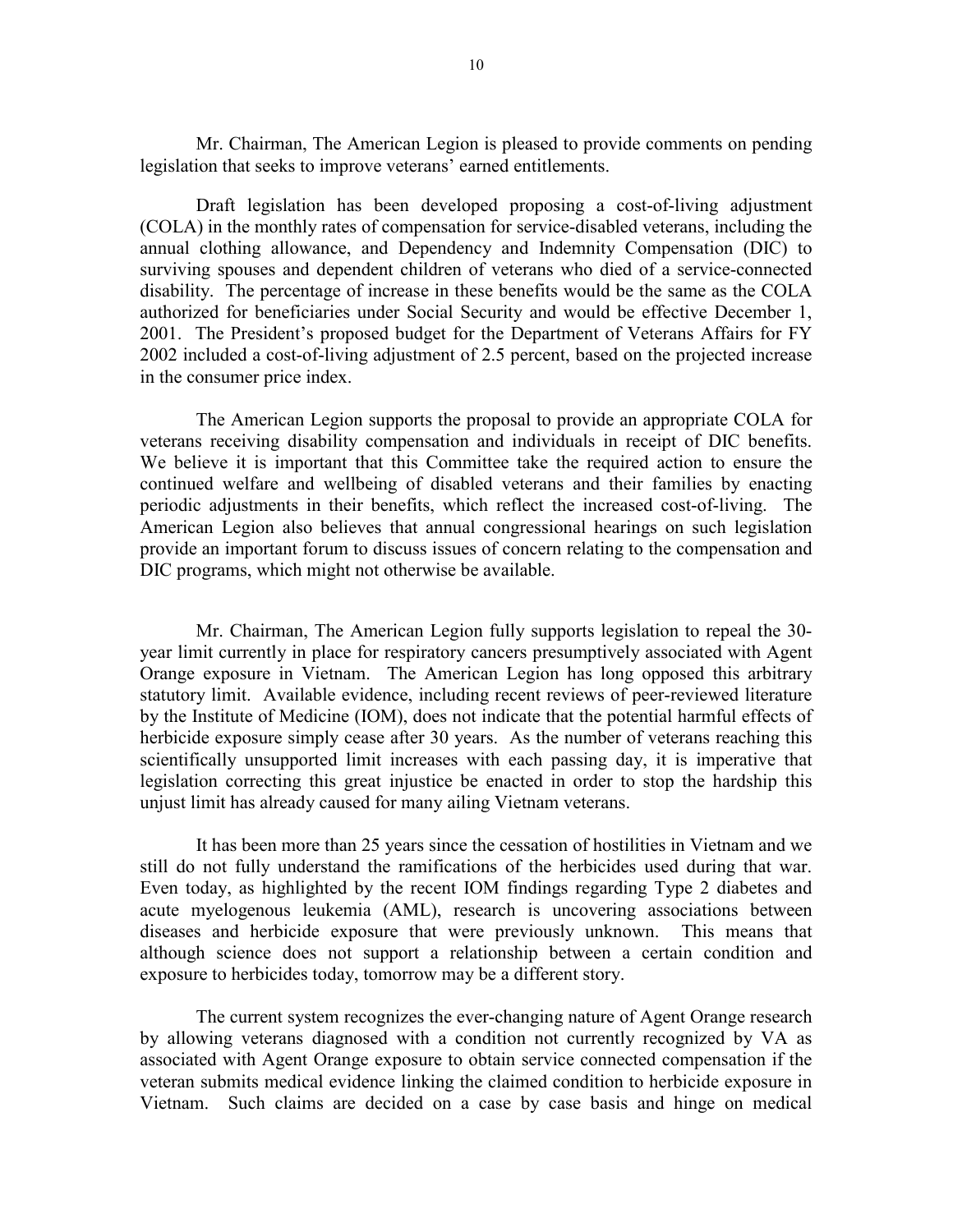evidence, usually in the form of expert medical opinions, linking a particular condition in an individual to the exposure. Currently, the law presumes exposure to herbicides for veterans who served in Vietnam if they have been diagnosed with one of the conditions officially recognized as associated with herbicide exposure. However, precedent decisions from the appellate court system have held that the law does not afford this presumption to veterans in cases where the claimed condition is not officially recognized, even if the veteran has submitted credible medical evidence supporting an association between the claimed condition and herbicide exposure. In cases such as this, the veteran has the added burden of proving actual exposure to herbicides, requiring additional development of the claim and often resulting in unnecessary delay and further hardship for the veteran.

Mr. Chairman, legislation amending the current law, by removing language that limits the presumption of herbicide exposure to cases in which the claimed condition is officially recognized, is warranted.

Health care professionals are only just beginning to understand the long-term health effects associated with exposure to herbicides. The reports generated by the National Academy of Sciences (NAS) have played a crucial role in both our understanding of health effects from herbicide exposure and the VA compensation process regarding these conditions. Based on where we stand today with respect to Agent Orange research and where we need to be, The American Legion fully supports legislation to extend NAS reviews and reports pertaining to herbicide exposure from 10 years to 20 years. Such legislation must also extend VA's authority to take appropriate compensation-related action based on the findings of these reports.

The American Legion is pleased to comment on the draft bill to amend title 38, United States Code, to facilitate the use of educational assistance under the MGIB for education leading to employment in the field of high technology.

Section 1 of the measure would provide accelerated payments of educational assistance under MGIB for education leading to employment in the high technology industry. The American Legion supports this provision. The American Legion policy resolution on the MGIB makes no distinctions as to what courses of study should qualify for advanced educational assistance. Instead, we support providing advanced educational assistance under MGIB, as required to all eligible veterans, with the payment provided directly to the educational institution.

Section 2 of the draft bill would amend section  $3452(c)$  and  $3501(a)(6)$  of title 38, United States Code, to recognize certain private technology entities in the definition of educational institutions. The American Legion recommends that any technology entity providing a course of study to veterans under MGIB be subject to the same standards and requirements as any educational institution subject to regulation by the State Approving Agencies.